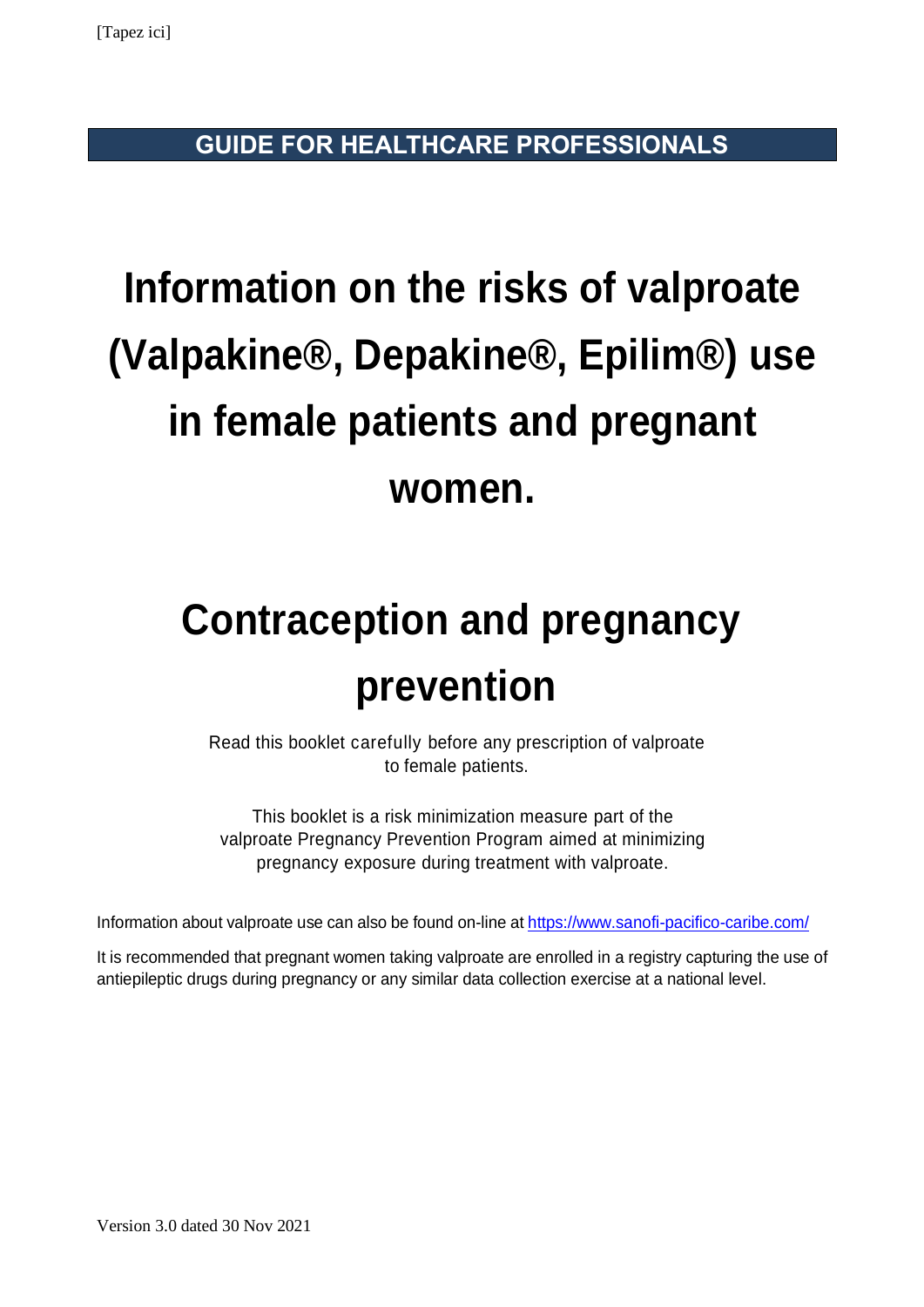# **CONTENT**

# **Purpose of this Guide**

## **Executive summary**

- **1. Information on congenital malformations and neurodevelopmental disorders**
	- Congenital malformations
	- Neurodevelopmental disorders
- **2. The role of different Health-care Professionals (HCPs)**
- **3. Conditions of valproate prescription: pregnancy prevention program**
- **4. Treatment of female patients with valproate**
	- Female patient first prescription
	- Women of childbearing potential who are not planning a pregnancy
	- Women of childbearing potential who are planning a pregnancy
	- Women with an unplanned pregnancy

## **5. Switching or discontinuing valproate**

- Patients with bipolar disorder
- Patients with epilepsy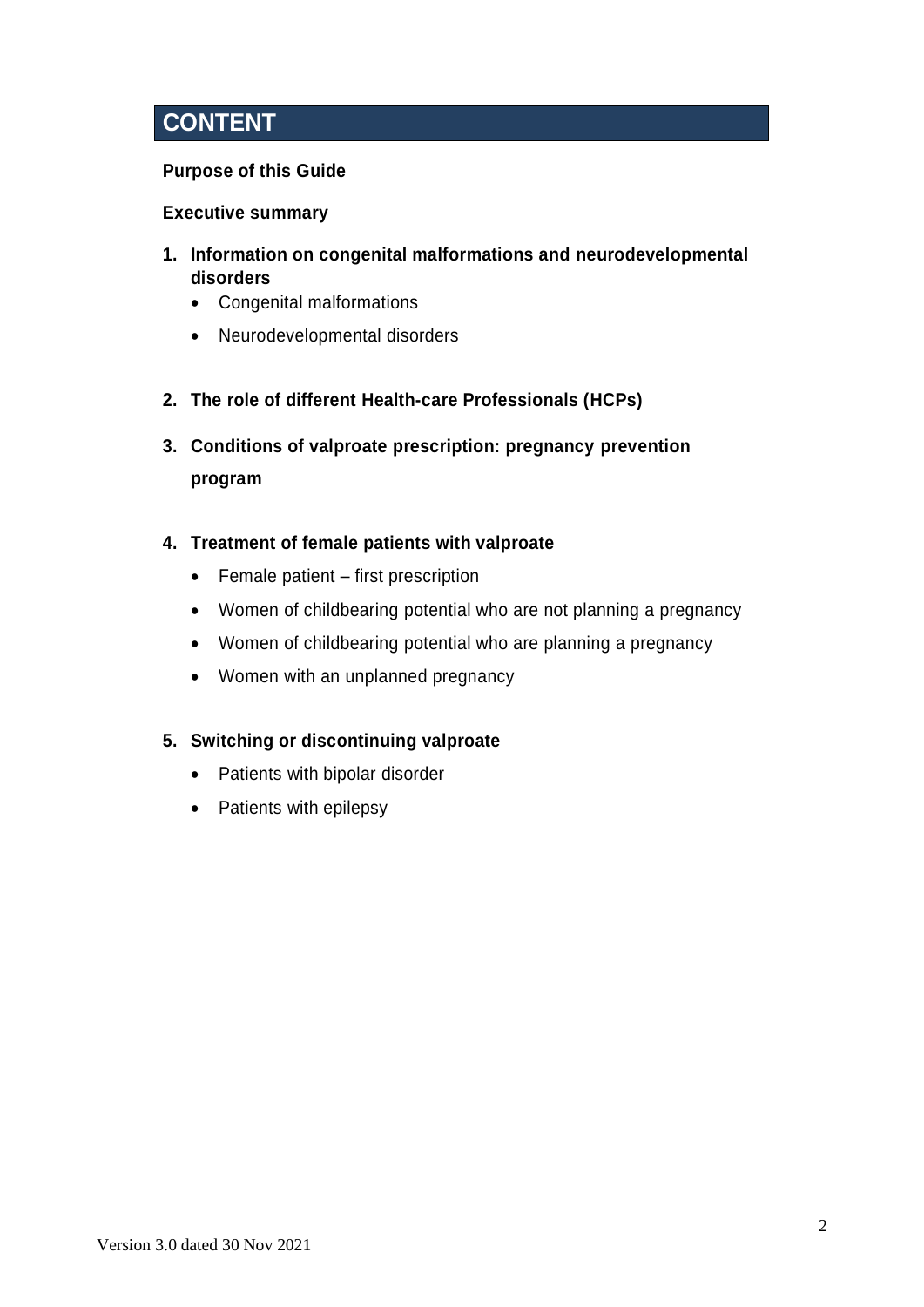# **PURPOSE OF THIS GUIDE**

This Guide for healthcare professionals (HCPs) is an educational tool part of the **valproate Pregnancy Prevention Program**, which targets both healthcare professionals and patients. Its objective is to provide information about the teratogenic risks associated with the use of valproate during pregnancy, the actions necessary to minimize the risks to your patients, and to ensure your patient has an adequate level of understanding of the risk.

It provides up-to-date information about the risks of **congenital malformations** and **neurodevelopmental disorders** in children exposed to valproate during pregnancy.

The nature of the risks for children exposed to valproate during pregnancy are the same irrespective of the indication for which valproate has been prescribed. Therefore, the risk minimization measures described in this Guide apply to the use of valproate regardless of the indication.

HCPs targeted by this Guide include but are not limited to: Specialist involved in the treatment of epilepsy or bipolar disorder, General Practitioners, Gynecologists / Obstetricians, Midwives, Nurses and Pharmacists.

The valproate educational tools developed specifically for girls and women of childbearing potential treated with valproate comprise:

- The Patient Guide
- The Annual Risk Acknowledgement Form, and
- The Patient Card.

Use this booklet together with the Patient Guide.

You should give a copy of the **Patient Guide** to all your female patients treated with valproate - girls and women of childbearing potential (or their parents / legal guardian or caregiver for patients who are minors or without the capacity to make an informed decision).

You should use the **Annual Risk Acknowledgement Form**, and properly document such use, at initiation of treatment with valproate, during each annual review of valproate treatment by the specialist, and in the case of any pregnancy that might occur whilst on treatment.

You should give the **Patient Card** to your female patients each time valproate is dispensed.

For patients who are minors or without the capacity to make an informed decision, provide the information and advice on effective methods of contraception and on the use of valproate during pregnancy to their parents / legal guardian / caregiver and make sure they clearly understand the content.

Please read the most up-to-date version of the Summary of Product Characteristics before prescribing valproate.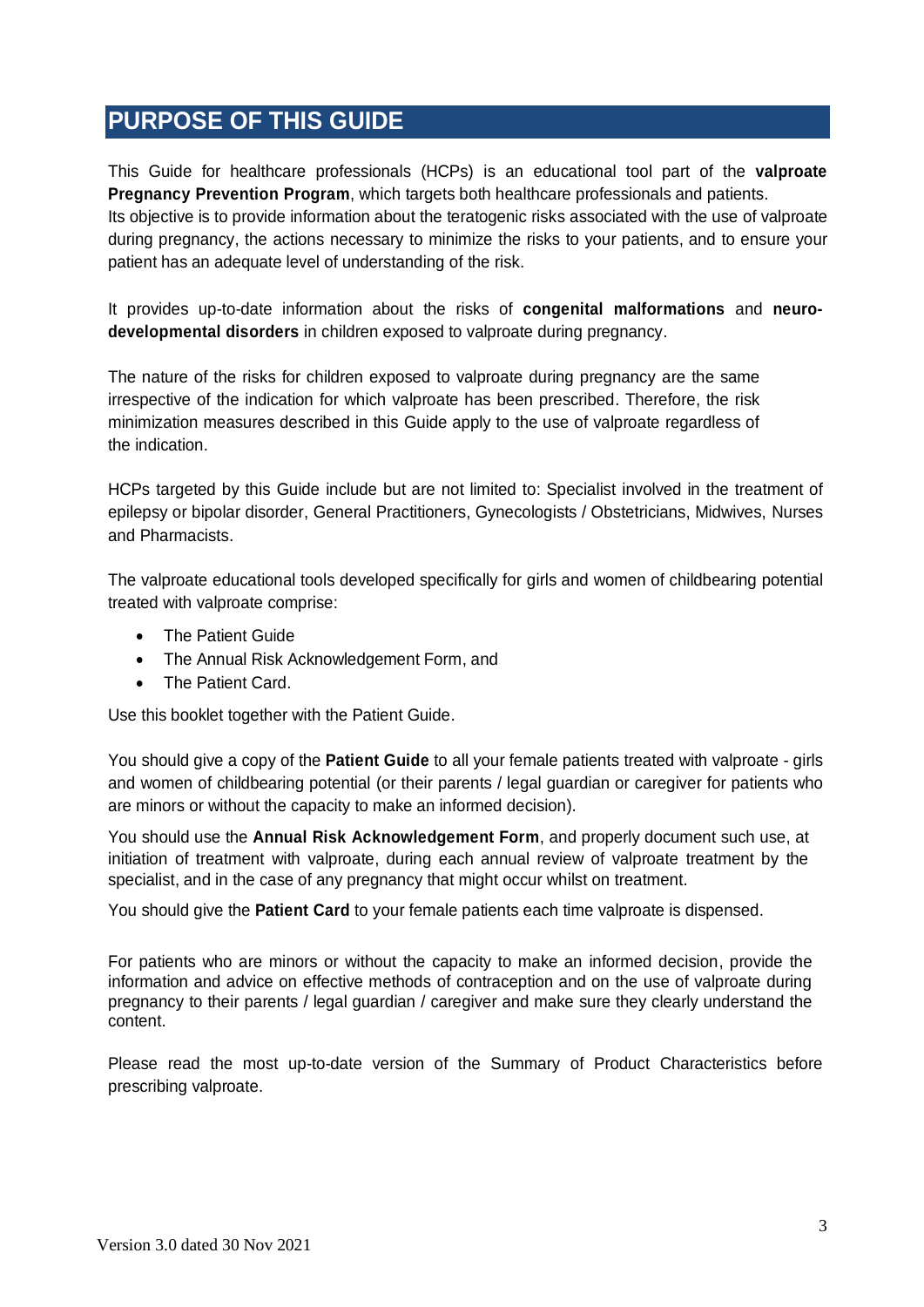# **EXECUTIVE SUMMARY**

Valproate contains valproic acid which, when administered during pregnancy, is associated with an:

- o Increased risk of congenital malformations
- o Increased risk of neurodevelopmental disorders.

## **SPECIALISTS AND GENERAL PRACTITIONERS\*:**

Valproate may be initiated in female children only if other treatments are ineffective or not tolerated. Pregnancy must be excluded before initiation of treatment with valproate. Treatment with valproate must not be initiated in women of childbearing potential without a negative pregnancy test (i.e., plasma pregnancy test) result confirmed by a healthcare provider, to rule out unintended use in pregnancy.

If you decide to treat any female children, adolescents, or women of childbearing potential with valproate, the treatment should be reviewed regularly, at least annually.

#### **Female patients - first prescription**

- 1. Initiate valproate only if there is no suitable alternative treatment,
- 2. Explain to your patient the risks related to valproate when used in pregnancy,
- 3. Explain to your patient that the use of effective contraception without interruption during the entire duration of treatment with valproate is mandatory,
- 4. Tell your patient to contact you immediately if she thinks she might be pregnant or becomes pregnant.

#### **Women of childbearing potential - not planning a pregnancy**

- 1. Reassess at each visit whether treatment with valproate is still appropriate for your patient,
- 2. Remind the patient at each visit of the risks related to valproate when used in pregnancy,
- 3. Remind your patient at each visit that effective contraception without interruption during the entire duration of treatment with valproate is mandatory,
- 4. Remind your patient at each visit to contact you immediately if she thinks she might be pregnant or becomes pregnant.

#### **Women of childbearing potential - planning pregnancy**

- 1. Remind your patient of the risks related to valproate when used in pregnancy,
- 2. Discontinue valproate treatment and switch to another alternative treatment if suitable for your patient (see section 5 in this Guide),
- 3. Remind your patient that switching takes time,
- 4. Explain to your patient that contraception should only be stopped after complete cessation of valproate.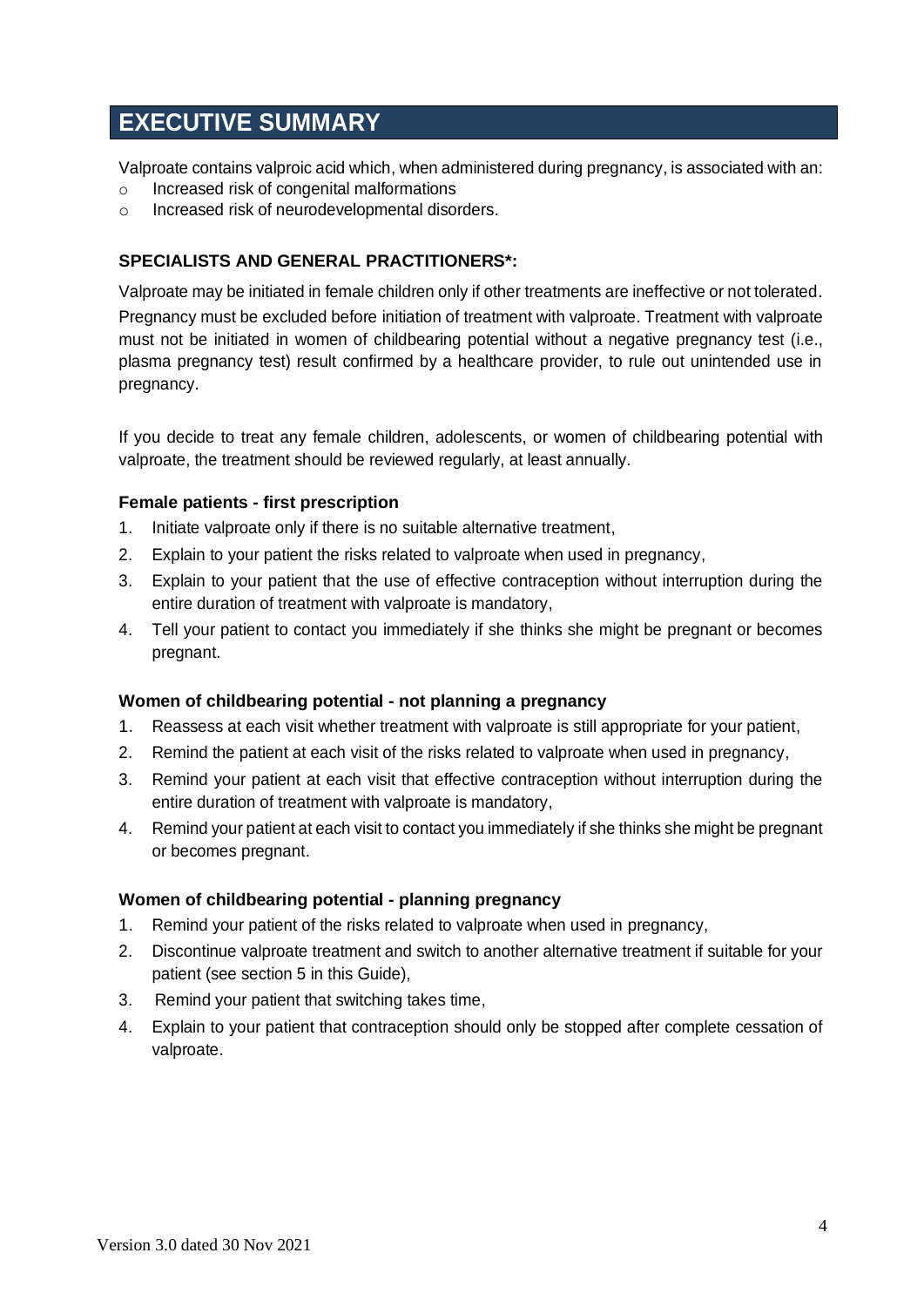#### **Women with unplanned pregnancy**

- 1. Arrange an urgent consultation with your patient,
- 2. Explain why she should continue with her treatment until the date of the appointment,
- 3. Make sure your patient and her partner have understood the risks related to valproate and refer them to a specialist for further counselling,
- 4. Discontinue valproate treatment and switch to another alternative treatment if suitable for your patient (see section 5 in this Guide).

#### **GYNECOLOGISTS / OBSTETRICIANS, MIDWIVES, NURSES\***

- 1. Provide counselling on contraception methods and pregnancy planning,
- 2. Provide information about the risks of using valproate during pregnancy,
- 3. When a patient consults for pregnancy refer the patient and her partner to a specialist experienced in teratology for evaluation and counselling regarding the exposed pregnancy.

#### **PHARMACISTS\***:

- 1. Ensure that the patient card is provided every time valproate is dispensed and that the patient understands its content,
- 2. Remind the patient of the safety messages including the need for effective contraception,
- 3. Advise the patient not to stop valproate and to contact their doctor urgently when planning a pregnancy or in case of a suspected pregnancy.

\*More details can be found in section 2 in this Guide.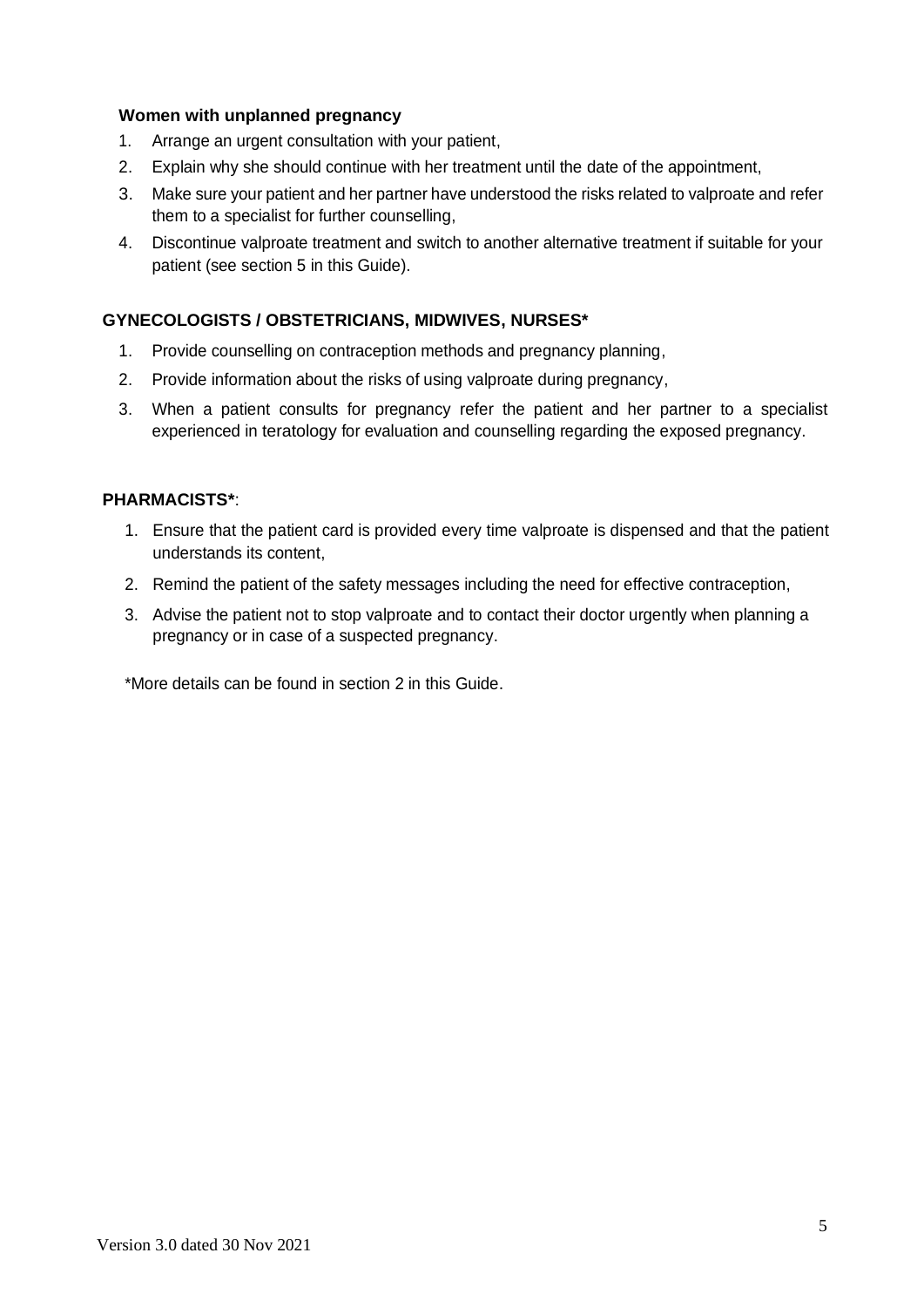# **1. INFORMATION ON CONGENITAL MALFORMATIONS AND ON NEURODEVELOPMENTAL DISORDERS**

Valproate contains valproic acid, an active ingredient with known teratogenic effects which may result in congenital malformations. Available data also show that in utero exposure to valproate can be associated with an increased risk of neurodevelopmental disorders. These risks are briefly described below.

# **1. CONGENITAL MALFORMATIONS**

A meta-analysis (including registries and cohort studies) showed that about 11%<sup>1</sup> of children of epileptic women exposed to valproate monotherapy during pregnancy had major congenital malformation. This is greater than the risk of major malformations in the general population (about 2-3%). The risk of major congenital malformations in children after in utero exposure to anti-epileptic polytherapy including valproate is higher than that of anti-epileptic drugs polytherapy not including valproate. This risk is dosedependent in valproate monotherapy, and available data suggest it is dose-dependent in valproate polytherapy. However, a threshold dose below which no risk exists cannot be established.

The most common types of malformations include neural tube defects, facial dysmorphism, cleft lip and palate, craniostenosis, cardiac, renal, and urogenital defects, limb defects (including bilateral aplasia of the radius), and multiple anomalies involving various body systems.

In utero exposure to valproate may also result in:

- unilateral or bilateral hearing impairment or deafness, that may not be reversible<sup>2</sup>,
- eye malformations (including colobomas, microphthalmos) that have been reported in conjunction with other congenital malformations. These eye malformations may affect vision.

#### **2. NEURODEVELOPMENTAL DISORDERS**

Data have shown that exposure to valproate in utero can have adverse effects on mental and physical development of the exposed children. The risk of neurodevelopmental disorders (including that of autism) seems to be dose-dependent when valproate is used in monotherapy but a threshold dose below which no risk exists, cannot be established based on available data. When valproate is administered in polytherapy with other anti-epileptic drugs during pregnancy, the risks of neurodevelopment disorders in the offspring were also significantly increased as compared with those in children from general population or born to untreated epileptic mothers.

The exact gestational period of risk for these effects is uncertain and the possibility of a risk throughout the entire pregnancy cannot be excluded.

When valproate is administered in monotherapy, studies<sup>3-6</sup> in preschool children show that up to 30-40% of children with a history of valproate exposure *in utero* experience delays in their early development such as talking and walking later, lower intellectual abilities, poor language skills (speaking and understanding) and memory problems.

Intelligence quotient (IQ) measured in school aged children (age 6 years old) with a history of valproate exposure *in utero* was on average 7-10 points lower than children exposed to other antiepileptic drugs<sup>7</sup>. Although the role of confounding factors cannot be ruled out, there is evidence in children exposed to valproate that the risk of intellectual impairment may be independent from maternal IQ.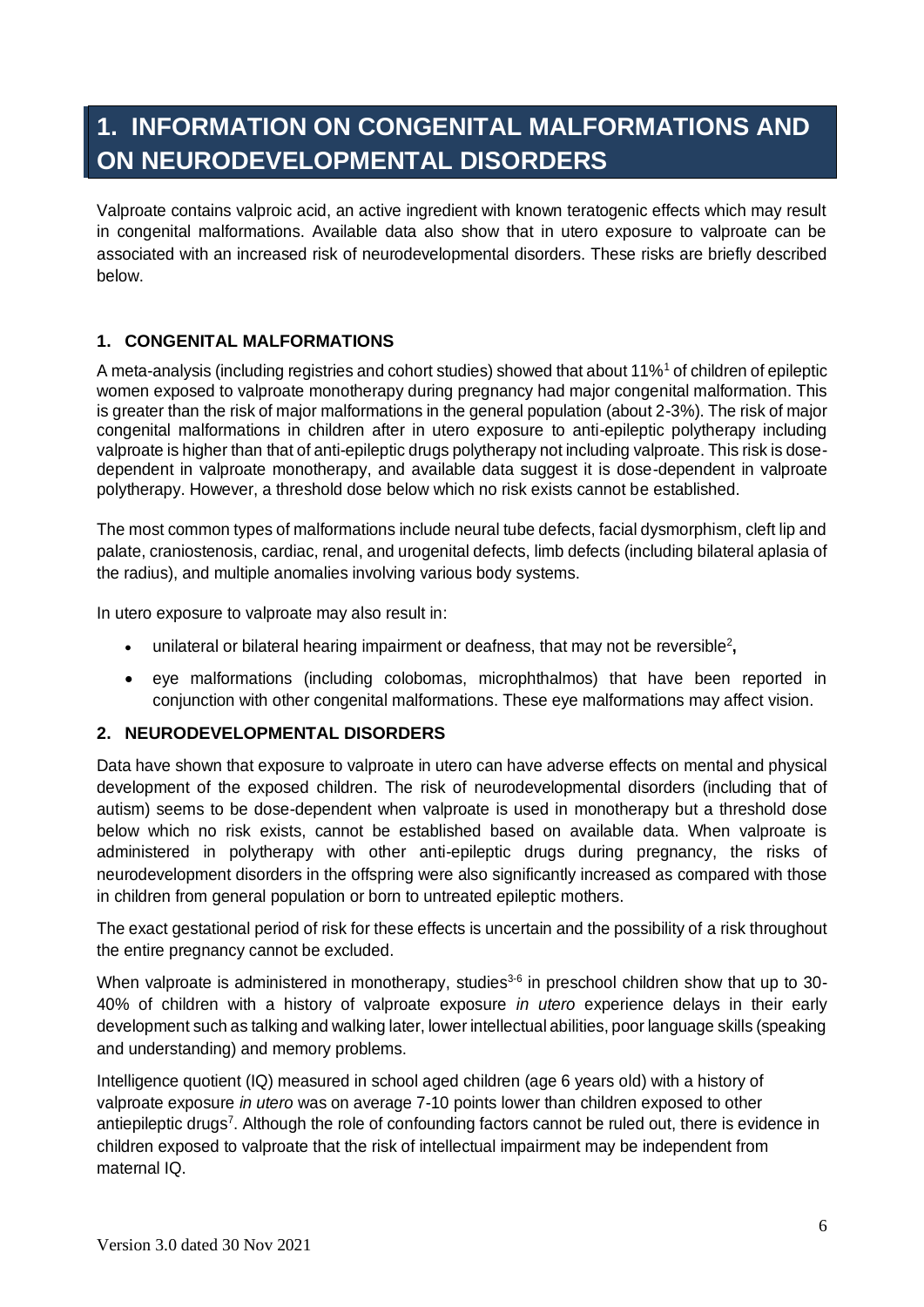There are limited data on the long-term outcomes.

Available data from a population-based study show that children with a history of valproate exposure *in utero* are at increased risk of autistic spectrum disorder (an approximately 3-fold) and childhood autism (an approximately 5-fold) compared to the unexposed population in the study<sup>8</sup>.Available data from another population-based study show that children with a history of valproate exposure *in utero* are at increasing risk of developing attention deficit/hyperactivity disorder (ADHD) (approximately 1.5 fold) compared to the unexposed population in the study<sup>9</sup>.

# **2. THE ROLE OF THE DIFFERENT HCPs\***

## **SPECIALIST**:

- Diagnosis
- Treatment initiation after negative pregnancy test (i.e. plasma pregnancy test) result
- Explain the risks of congenital malformations and neurodevelopmental disorders when using valproate during pregnancy and ensure patient understanding
- Provide the Patient Guide and remind that online information about the use of valproate in women of child-bearing potential and risks of valproate use during pregnancy can also be found online at<https://www.sanofi-pacifico-caribe.com/>
- Provide counselling on effective contraception and pregnancy prevention
- Annual treatment review, and ad-hoc treatment review as required
- Switching and discontinuation
- Complete and sign the Annual Risk Acknowledgment Form with your patient, at:
	- o treatment initiation,
	- o every annual visit,
	- o when a patient consults for planned or unplanned pregnancy
- In case of exposed pregnancy, refer to a specialist for pregnancy monitoring and to a specialist experienced in teratology for evaluation and counselling regarding the exposed pregnancy.

# **GENERAL PRACTITIONER:**

- Refer patient to the relevant specialist to confirm the diagnosis of epilepsy or bipolar disorder, and to initiate treatment
- Ensure appropriate treatment continuation
- Remind the patient of their annual visit to the specialist
- Provide full information about the risks of using valproate during pregnancy and ensure patient understanding
- Provide counselling on effective contraception and pregnancy prevention
- Refer the patient to their specialist when a patient consults for pregnancy
- Refer patient to their specialist for switching and discontinuation or if their condition worsens
- Provide the Patient Guide and remind that online information about the use of valproate in women of child-bearing potential and risks of valproate use during pregnancy can also be found online at<https://www.sanofi-pacifico-caribe.com/>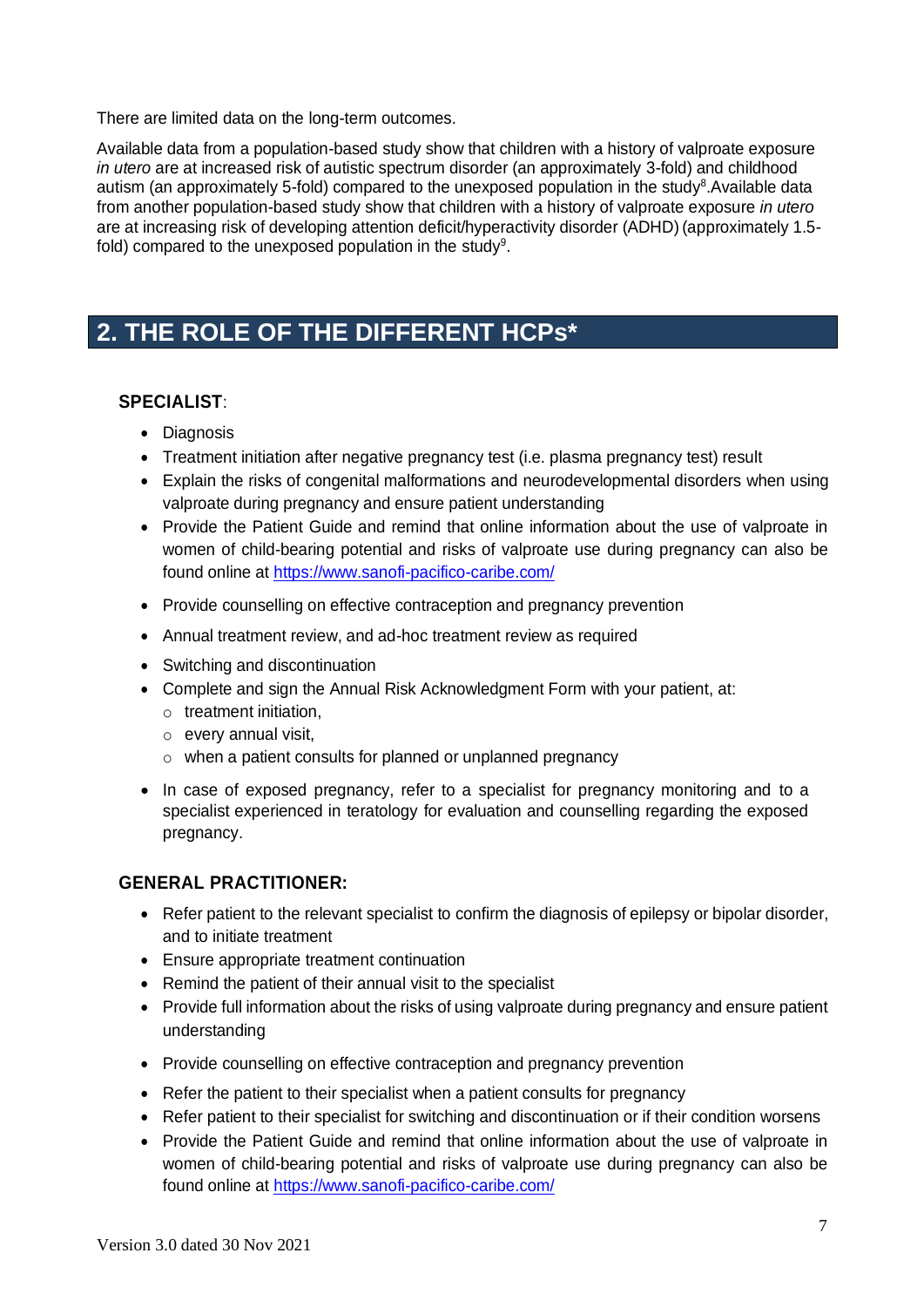# **GYNECOLOGIST / OBSTETRICIAN; MIDWIFE; NURSE:**

- Provide counselling on effective contraception and pregnancy prevention counselling
- Provide full information about the risks of using valproate during pregnancy and ensure patient understanding
- Refer the patient to their specialist when a patient consults for pregnancy
- When a patient consults for pregnancy refer patient and her partner to a specialist experienced in teratology for evaluation and counselling regarding the exposed pregnancy.

## **PHARMACIST:**

- Ensure that the patient card is provided every time valproate is dispensed and that the patient understands its content
- Remind the patient of the safety messages including the need for effective contraception
- Ensure the patient has received the Patient Guide and remind that online information about the use of valproate in women of child-bearing potential and risks of valproate use during pregnancy can also be found online at<https://www.sanofi-pacifico-caribe.com/>
- Advise the patient not to stop valproate medication and to urgently contact their doctor when planning or in the case of suspected pregnancy
	- Dispense Valproate in the original package with an outer warning. For countries where valproate may be unpacked in pharmacies; unpacking should be avoided. In the situations where this cannot be avoided, always provide a copy of the package leaflet, patient card and the outer box if available.

\*See also recommendations in section 4 in this Guide.

# **3- CONDITIONS OF VALPROATE PRESCRIPTION: PREGNANCY PREVENTION PROGRAM**

Valproate is an effective treatment for epilepsy and bipolar disorder.

In female children and women of childbearing potential valproate must be initiated and supervised by a specialist experienced in the management of epilepsy or bipolar disorder.

Valproate should not be used in female children and women of childbearing potential unless other treatments are ineffective or not tolerated.

Valproate may be initiated in **girls and women of childbearing potential** only if the conditions of valproate Pregnancy Prevention Program (outlined below) are fulfilled.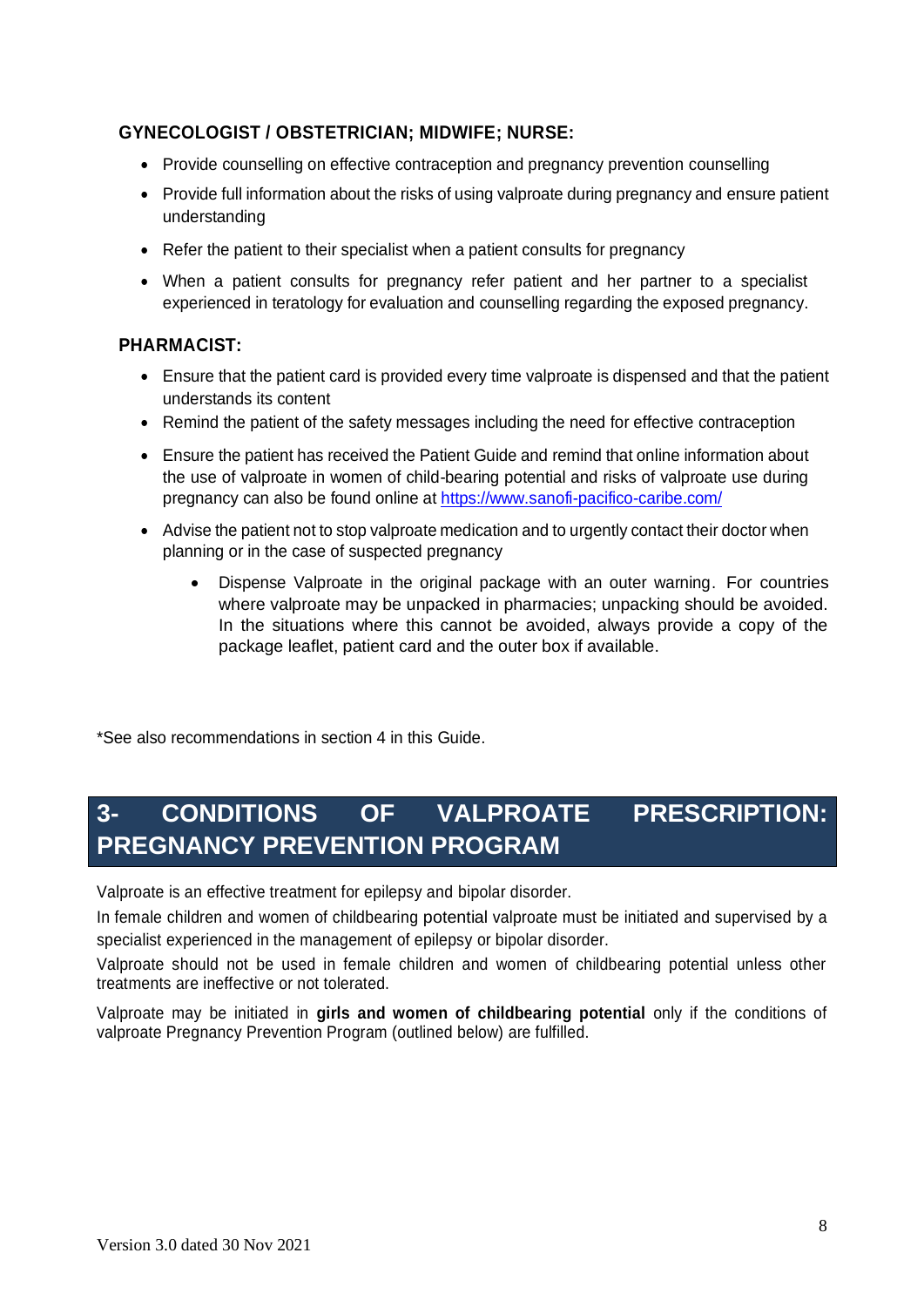#### **Conditions of the Pregnancy Prevention Program**

The prescriber must ensure that:

- Individual circumstances should be evaluated in each case, involving the patient in the discussion, to guarantee her engagement, discuss therapeutic options and ensure her understanding of the risks and the measures needed to minimize the risks.
- The potential for pregnancy is assessed for all female patients.
- The patient has understood and acknowledged the risks of congenital malformations and neurodevelopmental disorders including the magnitude of these risks for children exposed to valproate in utero.
- The patient understands the need to undergo pregnancy testing prior to initiation of treatment and during treatment, as needed.
- The patient is counselled regarding contraception, and that the patient can comply with the need to use effective contraception\*, without interruption during the entire duration of treatment with valproate.
- The patient understands the need for regular (at least annual) review of treatment by a specialist experienced in the management of epilepsy or bipolar disorders.
- The patient understands the need to consult her physician as soon as she is planning pregnancy to ensure timely discussion and switching to alternative treatment options prior to conception and before contraception is discontinued.
- The patient understands the need to urgently consult her physician in case of pregnancy.
- The patient has received the Patient Guide.
- The patient has acknowledged that she has understood the hazards and necessary precautions associated with the use of valproate (Annual Risk Acknowledgement Form).

These conditions also concern women who are not currently sexually active unless the prescriber considers that there are compelling reasons to indicate that there is no risk of pregnancy.

\* At least one effective method of contraception (preferably a user independent form such as an intrauterine device or implant) or two complementary forms of contraception including a barrier method should be used. Individual circumstances should be evaluated in each case, when choosing the contraception method involving the patient in the discussion, to guarantee her engagement and compliance with the chosen measures. Even if she has amenorrhea, she must follow all the advice on effective contraception.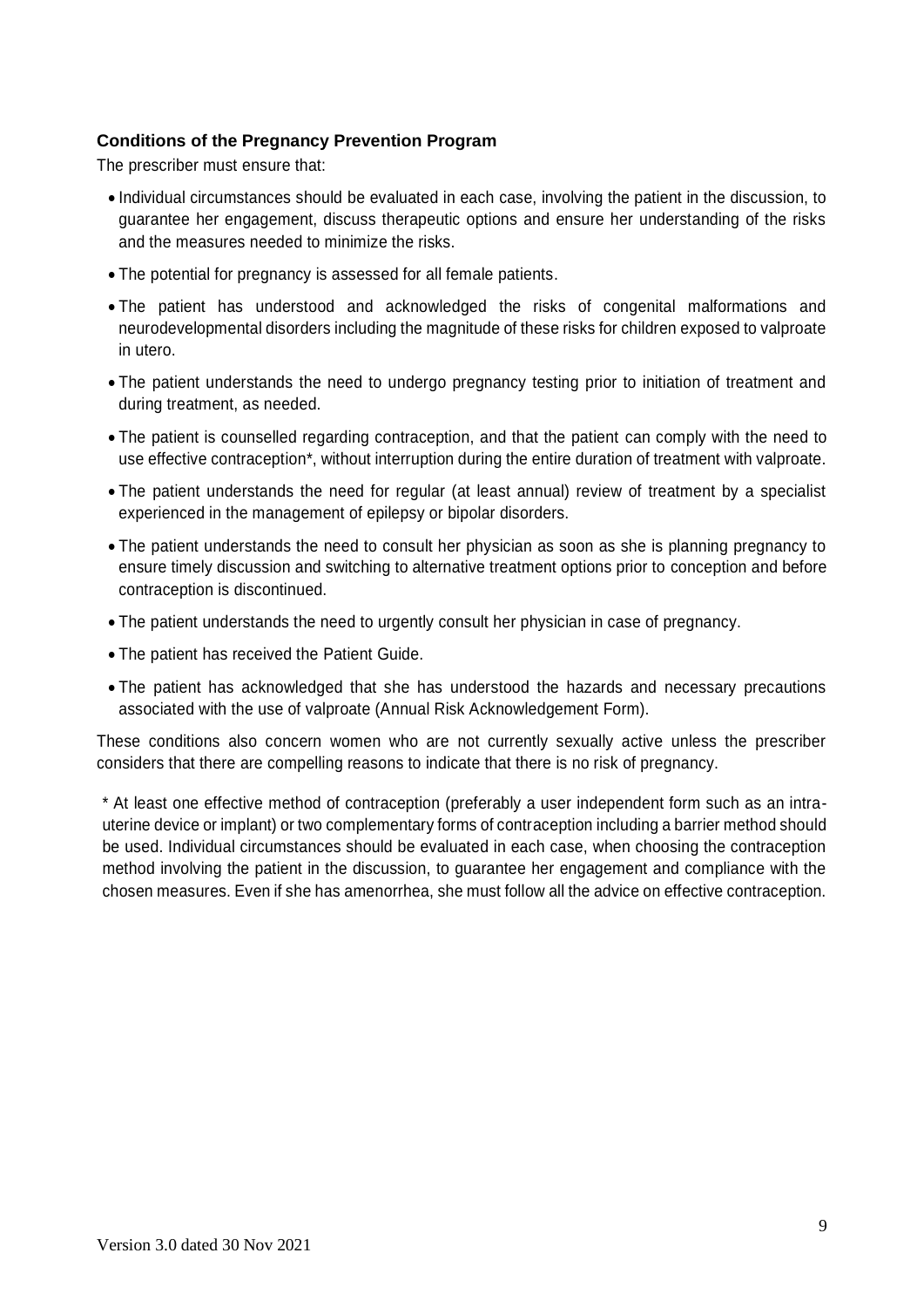# **4- TREATMENT OF FEMALE PATIENTS WITH VALPROATE**

# **A. FEMALE PATIENT- FIRST PRESCRIPTION**

This is what you should do if - after medical evaluation - you are considering prescribing valproate to your patient for the first time. You should:

# **Firstly**

- **1. Confirm that treatment with valproate is appropriate for your patient** 
	- 1. You must have confirmed that other treatments are ineffective or not tolerated.
- **2. Explain and make sure your patient or her parents / legal guardian / caregiver have perfectly understood the following:**
	- Prior to the first prescription a pregnancy must be excluded through a negative pregnancy test result (i.e., a plasma pregnancy test), and thereafter if needed
	- The risks to pregnancy associated with the underlying condition
	- The specific risks related to valproate when used in a pregnancy
	- The need to comply with an effective contraception, without interruption, during the entire duration of treatment with valproate to avoid an unplanned pregnancy
	- The need for regular (at least annual) review of the patient's treatment by a specialist
	- The need to urgently consult her physician in case of pregnancy.

#### **3. Recommendations when valproate is prescribed to female children:**

- Assess the most appropriate time to give advice on contraception and prevention of pregnancy (Refer your patient to a specialist for counselling if needed)
- Explain the risk of congenital malformations and neurodevelopmental disorders to the parents / legal guardian / caregiver (and to the child depending on her age)
- Explain to the parents / legal guardian / caregiver (and to the child depending on her age) the importance of contacting a specialist as soon as the female child treated with valproate experiences menarche
- Reassess the need for valproate therapy at least annually and consider alternative treatment options in female children who have experienced menarche
- Assess all options to switch female children to alternative treatment before they reach adulthood.

## **Secondly you should give your patient additional information:**

# **4. Prescribers: give a copy of the Patient Guide to your patient or her parents / legal guardian / caregiver**

- **5. Pharmacists:**
	- Ensure that the patient card is provided every time valproate is dispensed and that the patient understands its content
		- Tell the patient to keep the Patient Card
		- Reinforce the safety messages including the need for effective contraception
		- Ensure the patient has received the Patient Guide and remind that online information about the use of valproate in women of child-bearing potential and risks of valproate use during pregnancy can also be found online at<https://www.sanofi-pacifico-caribe.com/>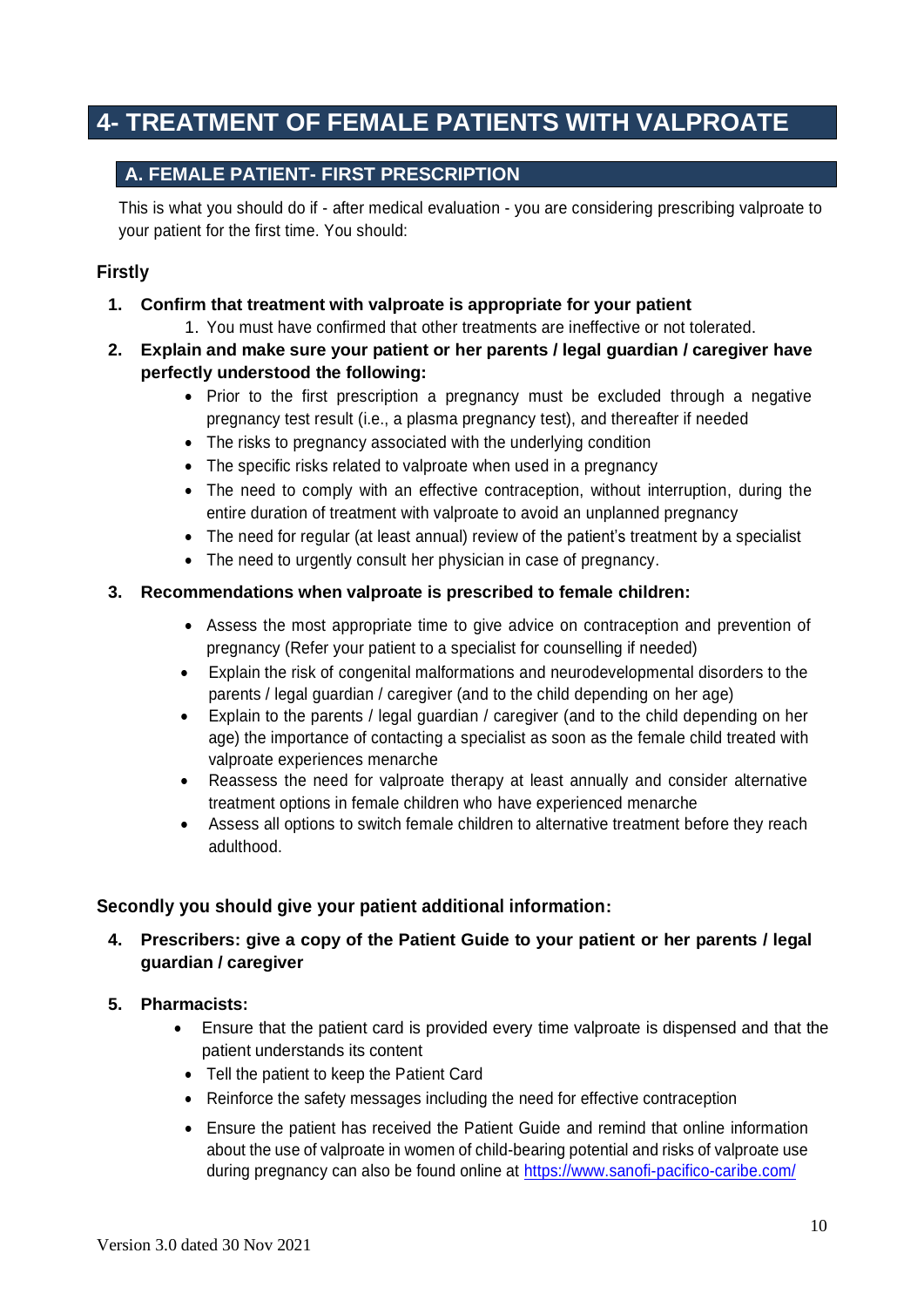- Advise patients not to stop the treatment with valproate and to immediately contact their doctor when planning a pregnancy or in case of a suspected pregnancy
- Dispense Valproate in the original package with an outer warning. For countries where valproate may be unpacked in pharmacies; unpacking should be avoided. In the situations where this cannot be avoided, always provide a copy of the package leaflet, patient card and the outer box if available.

## **Finally**

- **6. For the specialist:** 
	- Complete and sign the Annual Risk Acknowledgment Form with your patient or her parents / legal guardian / caregiver:
		- This form is to ensure your patient has fully understood the risks and recommendations associated with the use of valproate during pregnancy
		- Keep a copy of the signed Annual Risk Acknowledgment Form in the patient's medical records (if possible, an electronic copy) and give a copy to the patient or her parents / legal guardian / caregiver.
- **7. Plan to review the need for treatment when your patient plans to become pregnant or when she is able to become pregnant.**

# **B. WOMEN OF CHILDBEARING POTENTIAL WHO ARE NOT PLANNING PREGNANCY**

This is what you should do if - after medical evaluation - you are considering renewing a valproate prescription to your patient. You should:

#### **Firstly**

#### **1. Confirm that treatment with valproate is appropriate for your patient**

- You must have confirmed that other treatments are ineffective or not tolerated
- Ensure regular (at least annual) review of treatment.

#### **2. Explain and make sure your patient understands**

- The risks to pregnancy that are associated with the underlying condition
- 2. The risks related to valproate when used in pregnancy
- 3. The need to comply with effective method of contraception without interruption during the entire duration of treatment with valproate to avoid an unplanned pregnancy, and consider a pregnancy test (plasma pregnancy test), if needed
- The need to urgently consult her physician in case of pregnancy
- The need for regular (at least annually) review of treatment.
- **3. Discuss contraception methods and direct as needed to preconception counselling.**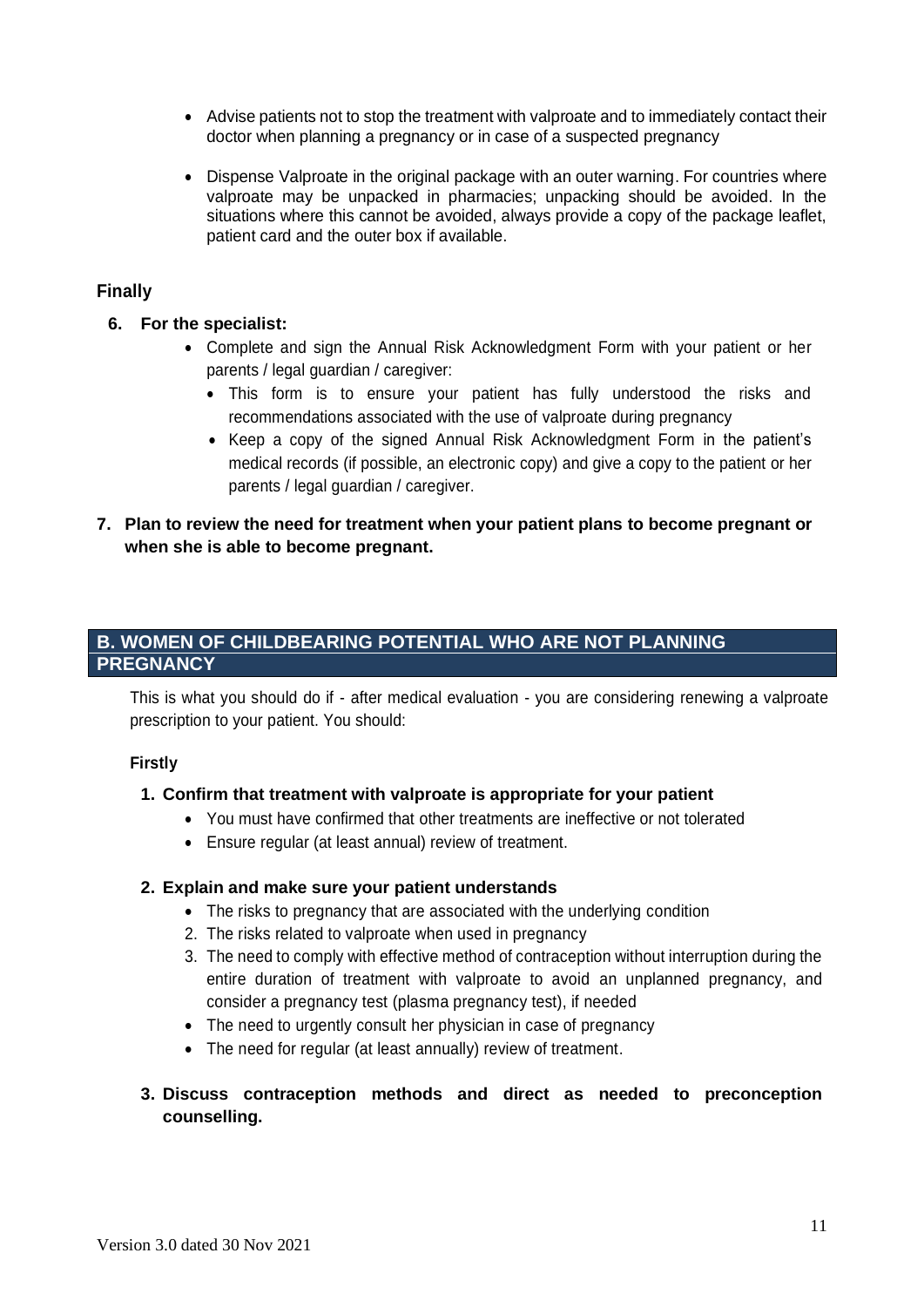## **Secondly you should give your patient additional information:**

**4. Prescribers**: **give a copy of the Patient Guide to your patient or her parents / legal guardian / caregiver**

#### **5. Pharmacists:**

- Ensure that the patient card is provided every time valproate is dispensed and that the patient understands its content
- Tell the patient to keep the Patient Card
- Reinforce the safety messages including the need for effective contraception
- Ensure the patient has received the Patient Guide and remind that online information about the use of valproate in women of child-bearing potential and risks of valproate use during pregnancy can also be found online at [https://www.sanofi-pacifico](https://www.sanofi-pacifico-caribe.com/)[caribe.com/](https://www.sanofi-pacifico-caribe.com/)
- Advise patients not to stop valproate medication and to urgently contact their specialist in case of suspected pregnancy
- Dispense Valproate in the original package with an outer warning. For countries where valproate may be unpacked in pharmacies; unpacking should be avoided. In the situations where this cannot be avoided, always provide a copy of the package leaflet, patient card and the outer box if available.

#### **Finally**

#### **6. For the specialist:**

- Complete and sign the Annual Risk Acknowledgment Form with your patient or her parents / legal guardian / caregiver:
	- This form is to inform and ensure your patient has fully understood the risks and recommendations associated with the use of valproate during pregnancy
	- Keep a copy of the signed Annual Risk Acknowledgment Form in the patient's medical records (if possible, an electronic copy) and give a copy to the patient or her parents / legal guardian / caregiver.

# **7. Plan to review the need for treatment with valproate when your patient plans a pregnancy.**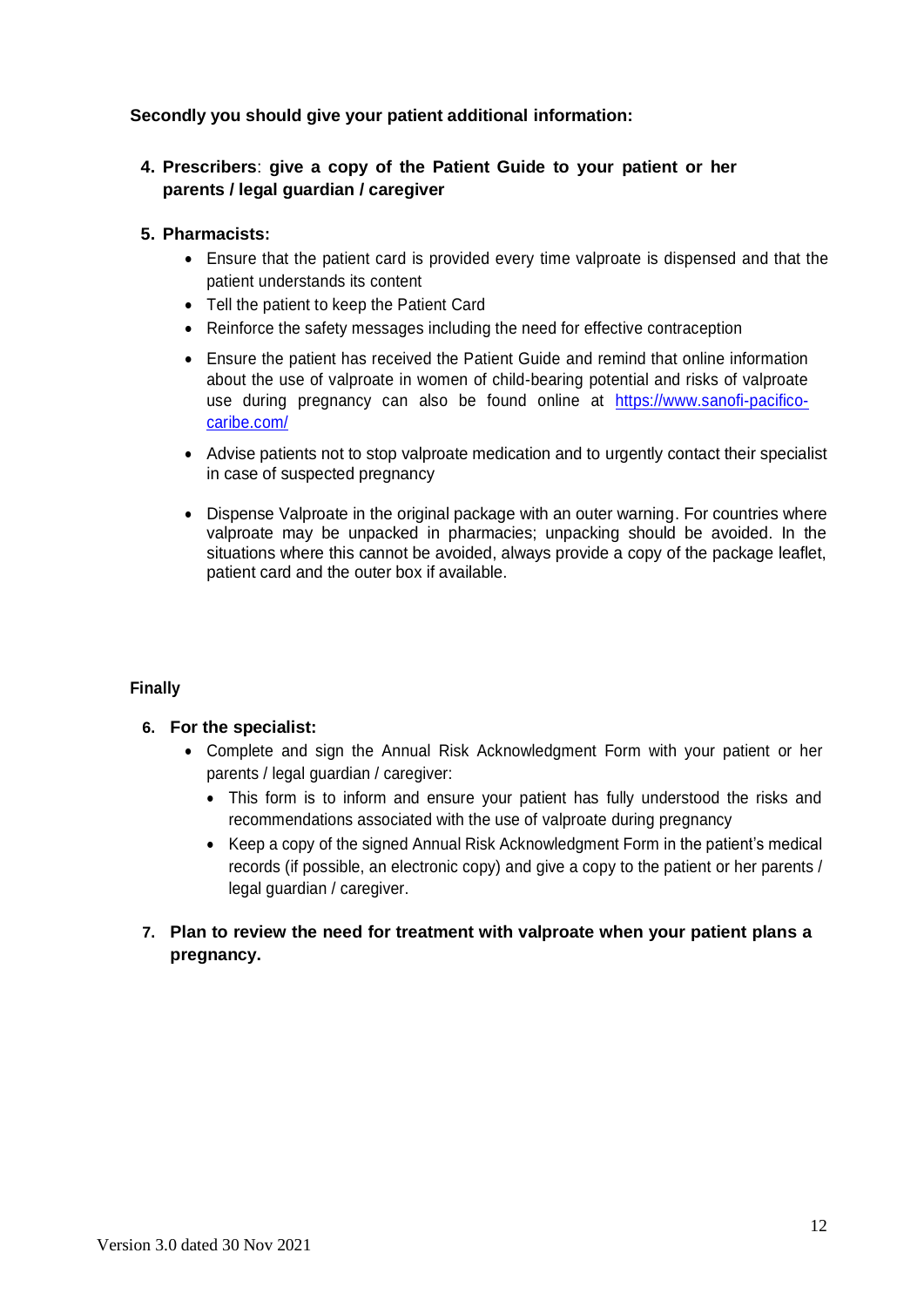# **C. WOMAN OF CHILDBEARING POTENTIAL WHO ARE PLANNING PREGNANCY**

## **Firstly**

- **1. Remind and make sure your patient understands the risks of birth defects and neurodevelopmental disorders** 
	- Inform your patient that these can be seriously debilitating when taking valproate during pregnancy
	- Folate supplementation before the pregnancy may decrease the risk of neural tube defects which may occur in all pregnancies. However, the available evidence does not suggest it prevents the birth defects or malformations due to valproate exposure  $10$
	- But also inform your patient them about the risks of untreated seizures or bipolar disorder.

#### **2. Switch and discontinue valproate to other therapeutic alternative if suitable:**

- Read section 5 in this Guide on switching or discontinuing valproate
- Tell your patient to not stop contraception until the switch is achieved
- General Practitioners should refer their patient to the specialist for switching and discontinuation.
- **3. Refer your patient to specialist for preconception counselling.**
- **4. Instruct your patient to consult their family doctor and specialist as soon as she suspects or confirms she is pregnant.** 
	- This is to start appropriate pregnancy monitoring
	- This includes prenatal monitoring to detect the possible occurrence of neural tube defects or other malformations
	- When a patient consults for pregnancy refer the patient and her partner to a specialist experienced in teratology for evaluation and counselling regarding the exposed pregnancy.

#### **Secondly you should give your patient additional information:**

**5. Prescribers**: **give a copy of the Patient Guide to your patient or her parents / legal guardian / caregiver.**

#### **6. Pharmacists:**

- Ensure that the patient card is provided every time valproate is dispensed and that the patient understands its content
- Tell the patient to keep the Patient Card
- Reinforce the safety messages including the need for effective contraception
- Ensure the patient has received the Patient Guide and remind that online information about the use of valproate in women of child-bearing potential and risks of valproate use during pregnancy can also be found online at [https://www.sanofi-pacifico](https://www.sanofi-pacifico-caribe.com/)[caribe.com/](https://www.sanofi-pacifico-caribe.com/)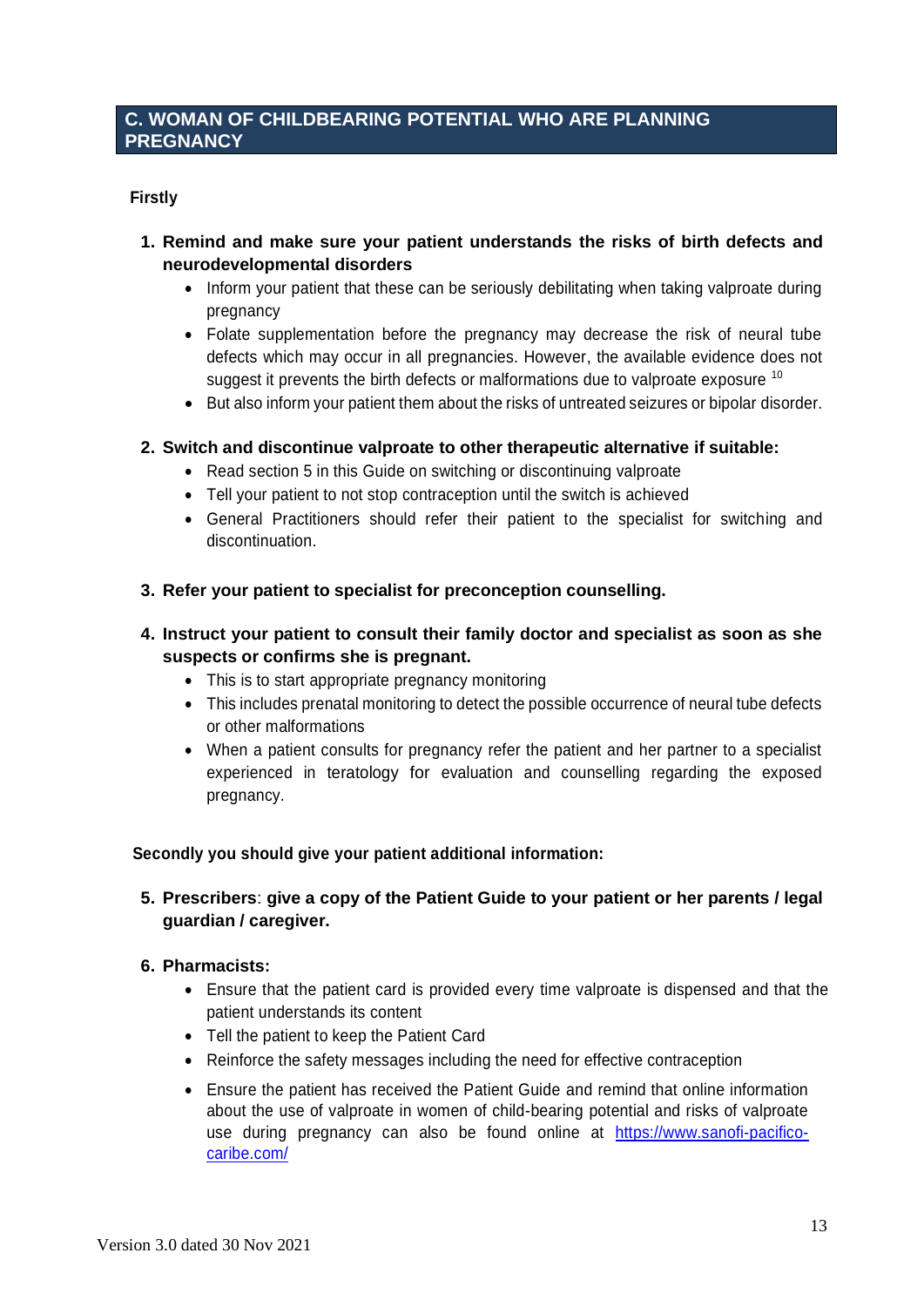- Advise patients not to stop valproate medication and to immediately contact their specialist when planning or in case of suspected pregnancy
- Dispense Valproate in the original package with an outer warning. For countries where valproate may be unpacked in pharmacies; unpacking should be avoided. In the situations where this cannot be avoided, always provide a copy of the package leaflet, patient card and the outer box if available.

#### **Finally**

#### **7. For the specialist:**

- Complete and sign the Annual Risk Acknowledgment Form with your patient or her parents / legal guardian / caregiver:
	- This form is to inform and to ensure your patient has fully understood the risks and recommendations associated with the use of valproate during pregnancy
	- Keep a copy of the signed Annual Risk Acknowledgment Form in the patient's medical records (if possible and electronic copy) and give a copy to the patient or her parents / legal guardian / caregiver.

# **D. WOMAN WITH AN UNPLANNED PREGNANCY**

#### **Firstly**

- **1. Arrange an urgent consultation with your patient to reassess her treatment as soon as possible**
- **2. Explain why she should continue her treatment until you have seen her** 
	- Unless you can give other advice based on your assessment of the situation.
- **3. Switch and discontinue to other therapeutic alternatives if suitable** 
	- Read section 5 in this Guide on switching or discontinuing valproate.

#### **4. Make sure that your patient:**

- Has fully understood the risks related to valproate and,
- Consider further counselling.

#### **5. Start specialized prenatal monitoring.**

- This is to start appropriate pregnancy monitoring
- This includes prenatal monitoring to detect the possible occurrence of neural tube defects or other malformations
- Patient and her partner should be referred to a specialist experienced in teratology for evaluation and counselling regarding the exposed pregnancy.
- **6. General Practitioners should refer their patient to the specialist for switching and discontinuation**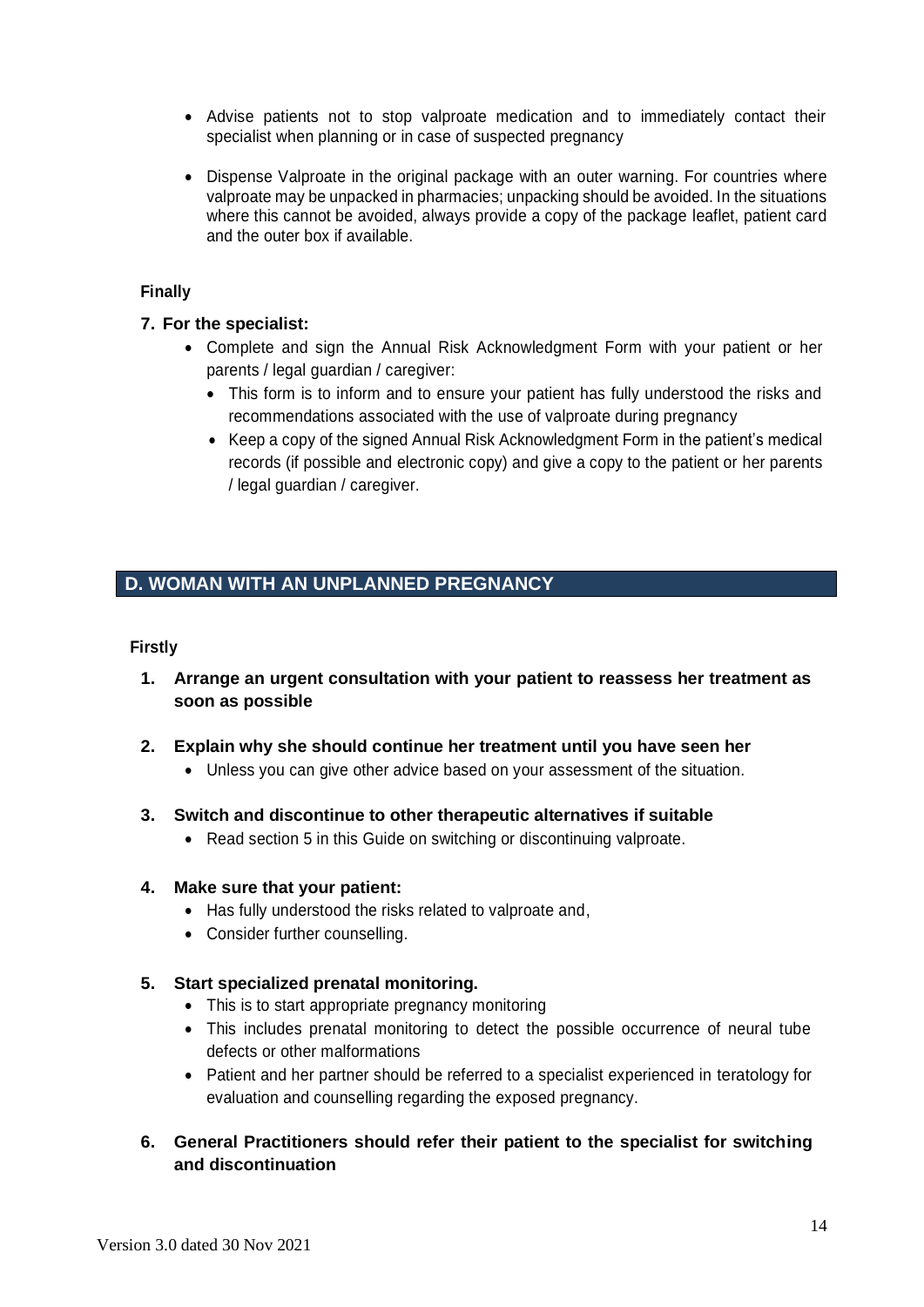**Secondly you should give your patient additional information:**

# **7. Prescribers**: **give a copy of the Patient Guide to your patient or her parents / legal guardian / caregiver**

#### **8. Pharmacists:**

- Ensure that the patient card is provided every time valproate is dispensed and that the patient understands its content
- Tell the patient to keep the Patient Card
- Reinforce the safety messages
- Ensure the patient has received the Patient Guide and remind that online information about the use of valproate in women of child-bearing potential and risks of valproate use during pregnancy can also be found online at<https://www.sanofi-pacifico-caribe.com/>
- Advise patients not to stop valproate medication and to immediately contact their specialist
- Dispense Valproate in the original package with an outer warning. For countries where valproate may be unpacked in pharmacies; unpacking should be avoided. In the situations where this cannot be avoided, always provide a copy of the package leaflet, patient card and the outer box if available.

#### **Finally**

## **9. For the specialist**

- Complete and sign the Annual Risk Acknowledgment Form with your patient or her parents / legal guardian / caregiver:
	- This form is to inform and to ensure your patient has fully understood the risks and recommendations associated with the use of valproate during pregnancy
	- Keep a copy of the signed Annual Risk Acknowledgment Form in the patient's medical records (if possible, an electronic copy) and give a copy to the patient or her parents / legal guardian / caregiver.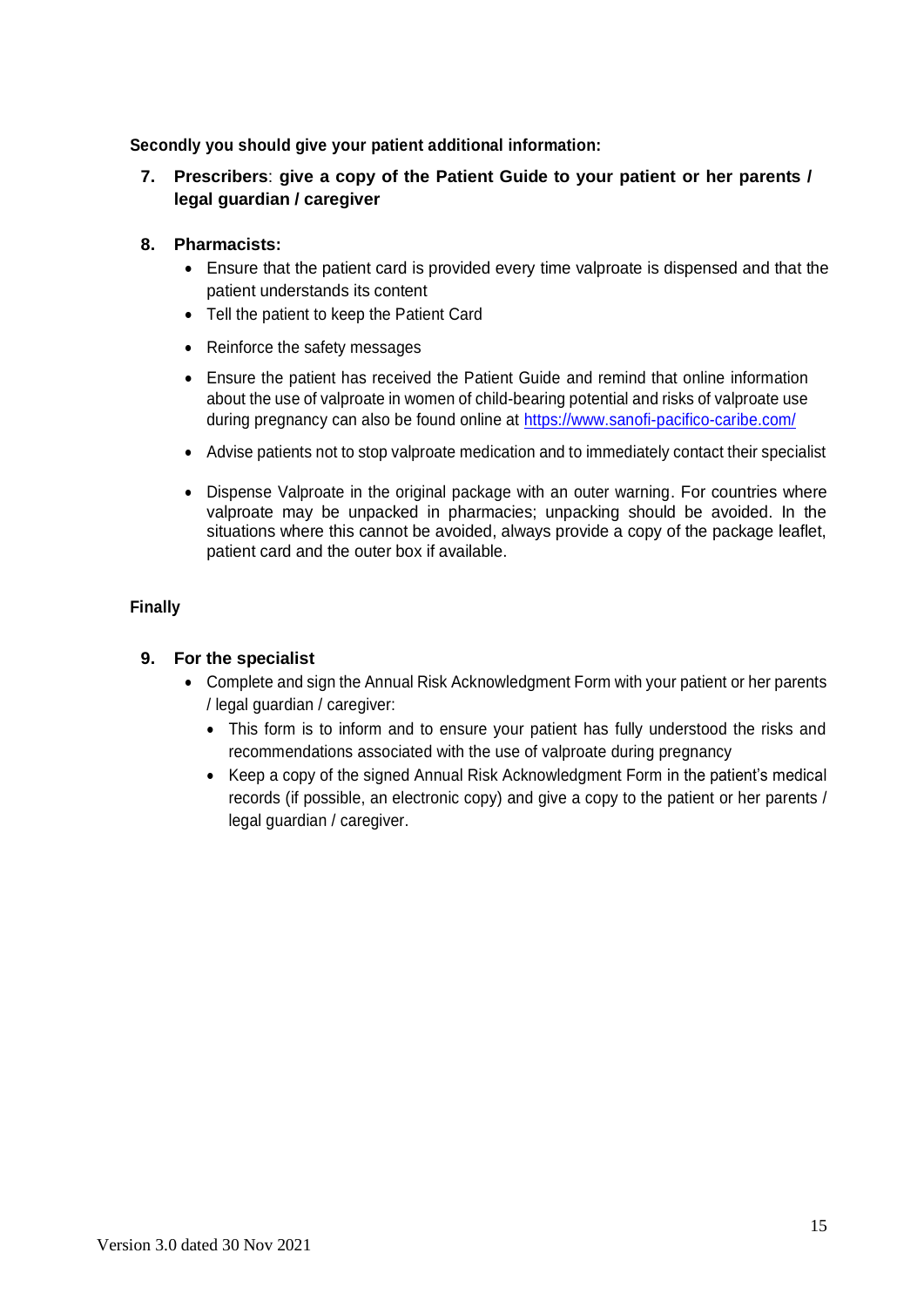# **5. SWITCHING OR DISCONTINUING VALPROATE**

#### **Patients with bipolar disorder**

Valproate is contraindicated in pregnancy.

Valproate is contraindicated in women of childbearing potential unless the conditions of the pregnancy prevention programme are fulfilled (see section 3 in this Guide).

If a woman is planning to become pregnant, the prescriber must switch the patient to another treatment. Switching should be achieved prior to conception and before contraception is discontinued.

If a woman becomes pregnant, treatment with valproate must be switched and discontinued to another treatment.

#### **General considerations for bipolar disorder patients**:

"If mood stabilizers are to be withdrawn, it is recommended that the dose be tapered down slowly as this reduces the risk of relapse."<sup>11</sup>

"Therefore, valproate is to be discontinued gradually over few weeks to reduce early recurrence. In the case of an acute manic episode in a pregnant woman taking valproate, a much faster cross tapering while installing the alternative is recommended."<sup>12</sup>

#### **Patients with epilepsy**

Valproate is contraindicated in pregnancy unless there is no suitable alternative treatment.

Valproate is contraindicated in women of childbearing potential unless the conditions of the pregnancy prevention programme are fulfilled (see section 3 in this Guide).

If a woman is planning to become pregnant, a specialist experienced in the management of epilepsy, must reassess valproate therapy and consider alternative treatment options. Every effort should be made to switch to appropriate alternative treatment prior to conception and before contraception is discontinued.

If a woman becomes pregnant on valproate, she must be immediately referred to a specialist to consider alternative treatment options.

#### **General considerations for epileptic patients:**

Issued by Task Force of Commission of European Affairs of International League Against Epilepsy (CEA-ILAE) and European Academy of Neurology (EAN):

• "Drug withdrawal is usually undertaken gradually over weeks to months, which allows an opportunity to identify the likely minimum required dose should a seizure occur during drug withdrawal".

• "The switch of valproate to an alternative treatment will commonly occur over at least 2–3 months. The new medication is usually first gradually introduced as add on to valproate. This can take up to 6 weeks to reach a potentially effective dose of the new treatment; thereafter an attempt can be made to gradually withdraw valproate".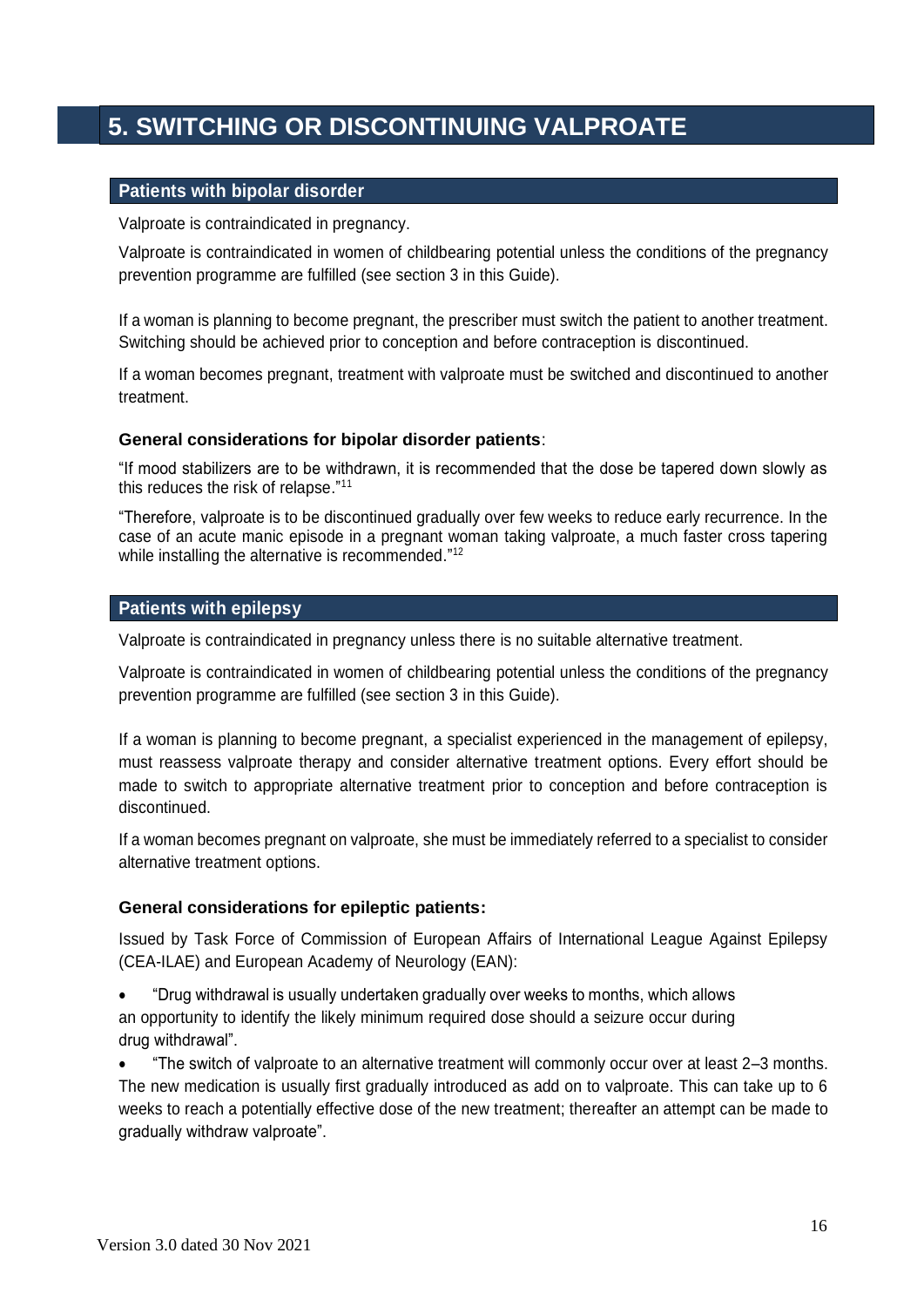If, despite the known risks of valproate in pregnancy and after careful consideration of alternative treatment, in exceptional circumstances a pregnant woman (or a woman planning to become pregnant) must receive valproate for epilepsy:

- There is no dose threshold considered to be without any risk. However, the risk of birth defects and developmental disorders is higher at greater doses
- Use the lowest effective dose and divide the daily dose of valproate into several small doses to be taken throughout the day
- The use of a prolonged release formulation may be preferable to other treatment formulations in order to avoid high peak plasma concentrations
- All patients with a valproate exposed pregnancy and their partners should be referred to a specialist experienced in teratology for evaluation and counselling regarding the exposed pregnancy.